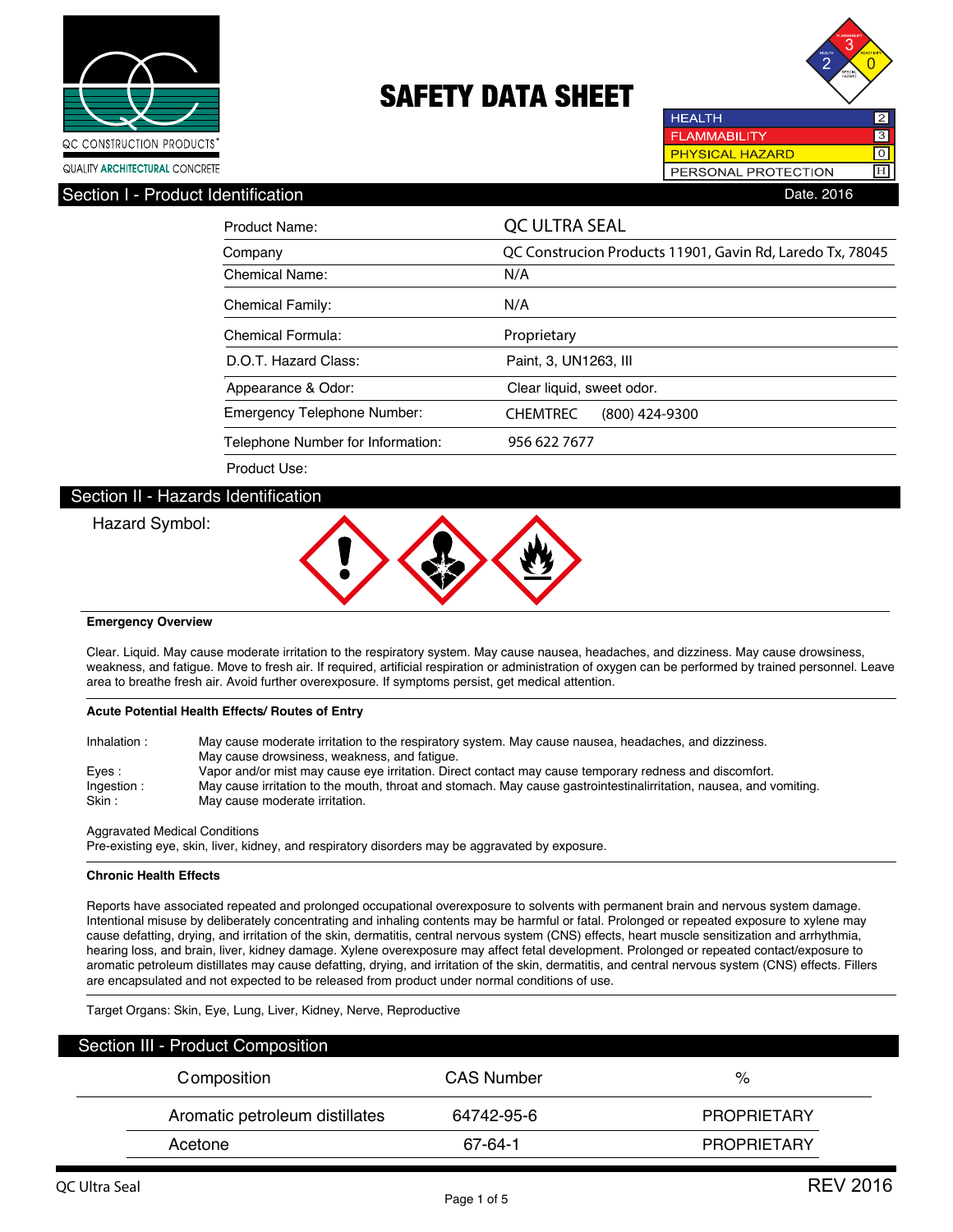### Section IV - First Aid Measures

Get immediate medical attention for any significant overexposure.

- Inhalation : Move to fresh air. If required, artificial respiration or administration of oxygen can be performed by trained personnel.Leave area to breathe fresh air. Avoid further overexposure. If symptoms persist, get medical attention.
- Eye contact : Flush with water for at least 15 minutes while holding eye lids apart. Get medical attention immediately.
- Skin contact : Wash area of contact thoroughly with hand cleaner followed by soap and water. If irritation, rash or other disorders develop, get medical attention immediately.

Ingestion : Do not induce vomiting unless advised by a physician. Call nearest Poison Control Center or Physician immediately.

### Section V - Fire Fighting Measure

| Flash point:                           | $-4 °F (-20 °C)$                                                                                                                                                                                                                                                                                    |
|----------------------------------------|-----------------------------------------------------------------------------------------------------------------------------------------------------------------------------------------------------------------------------------------------------------------------------------------------------|
| Method:                                | Pensky-Martens Closed Cup                                                                                                                                                                                                                                                                           |
| Lower explosion limit :                | 1 %(V) Solvent                                                                                                                                                                                                                                                                                      |
| Upper explosion limit :                | 7 %(V) Solvent                                                                                                                                                                                                                                                                                      |
| Autoignition temperature :             | Not available.                                                                                                                                                                                                                                                                                      |
| Extinguishing media:                   | If water fog is ineffective, use carbon dioxide, dry chemical or foam.                                                                                                                                                                                                                              |
| Hazardous combustion products:         | Smoke, fumes. Carbon monoxide and carbon dioxide can form. Nitrogen oxides can form.                                                                                                                                                                                                                |
| Protective equipment for firefighters: | Use accepted fire fighting techniques. Wear full firefighting protective clothing, including<br>self-contained breathing apparatus (SCBA). Water may be used to cool containers to<br>minimize pressure build-up.                                                                                   |
| Fire and explosion conditions :        | Vapor concentrations in enclosed areas may ignite explosively. Product may ignite if<br>heated in excess of its flash point. Vapors may travel to sources of ignition and flashback.<br>Closed container, may burst when exposed to extreme heat. Empty containers may<br>contain ignitable vapors. |

### Section VI - Accidental Release Measures

Use appropriate protective equipment. Avoid contact with material. Remove sources of ignition immediately. Stop flow of material if safe to do so. Contain spill and keep out of water courses. Ventilate area.

## Section VII - Handling and Storage

Personal Protective Equipment

Prevent inhalation of vapor, ingestion, and contact with skin eyes and clothing. Keep container closed whennot in use. Precautions also apply to emptied containers. To prevent generation of static discharges, use bonding/grounding connection when pouring liquid. Extinguish all ignition sources including pilot lights, nonexplosion proof motors and electrical equipment until vapors dissipate. Personal protective equipment must be worn during maintenance or repair of contaminated mixer, reactor, or other equipment. Keep container closed when not in use. Vapor may migrate to sources of ignition. Do not smoke, weld, generate sparks, or use flamenear container. Store in sealed containers in a cool, dry, ventilated warehouse location.

### Section VIII - Exposure Controls / Personal Protection



| Respiratory protection: | Wear appropriate, properly fitted NIOSH/MSHA approved organic vapor or supplied air<br>respirator when airborne contaminant level(s) are expected to exceed exposure limits<br>indicated on the MSDS. Follow manufacturer's directions for respirator use. |
|-------------------------|------------------------------------------------------------------------------------------------------------------------------------------------------------------------------------------------------------------------------------------------------------|
| Hand protection :       | Use suitable impervious nitrile or neoprene gloves and protective apparel to reduce<br>exposure.                                                                                                                                                           |
| Eye protection :        | Wear appropriate eye protection. Wear chemical safety goggles and/or face shield to<br>prevent eye contact. Do not wear contact lenses. Do not touch eyes with contaminated<br>body parts or materials. Have eye washing facilities readily available.     |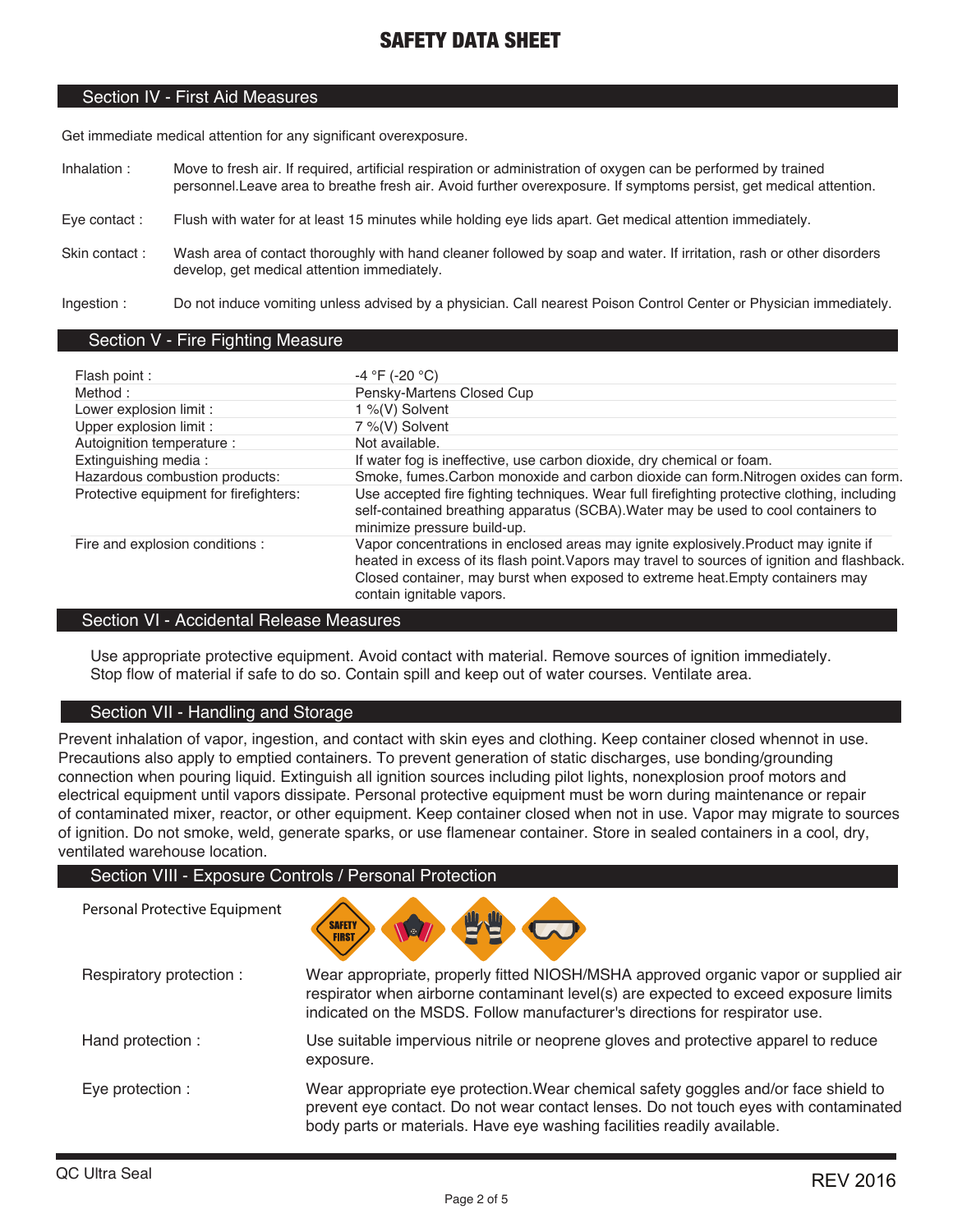|  | Section VIII - Exposure Controls / Personal Protection |
|--|--------------------------------------------------------|
|--|--------------------------------------------------------|

| Protective measures :  | Use professional judgment in the selection, care, and use. Inspect and replace equipment<br>at regular intervals.                                  |
|------------------------|----------------------------------------------------------------------------------------------------------------------------------------------------|
| Engineering measures : | Use only in well ventilated areas. Provide maximum ventilation in enclosed areas. Use local<br>exhaust when the general ventilation is inadequate. |

| <b>Chemical Name:</b>                           | <b>CAS Number:</b> | Regulatión:                                                                                                          | Limit:                                                                      | Form:                             |
|-------------------------------------------------|--------------------|----------------------------------------------------------------------------------------------------------------------|-----------------------------------------------------------------------------|-----------------------------------|
| <b>ACETONE</b>                                  | $67 - 64 - 1$      | <b>ACGIH TWA:</b><br><b>ACGIH STEL:</b><br><b>OSHA PEL:</b>                                                          | 500 ppm<br>750 ppm<br>2,400 mg/m3                                           |                                   |
| <b>AROMATIC PETROLEUM</b><br><b>DISTILLATES</b> | 64742-95-6         |                                                                                                                      |                                                                             |                                   |
| <b>XYLENES</b>                                  |                    | TWA(ACGIH):<br>STEL(ACGIH):<br>BEI(ACGIH):<br>REL-TWA(NIOSH)<br>REL-STEL(NIOSH)<br>PEL-TWA(OSHA):<br>PEL-STEL(OSHA): | 100ppm<br>150ppm<br>g/g creatinine.<br>100ppm<br>150ppm<br>100ppm<br>150ppm | melthilhipuric acid in urine: 1,5 |
| <b>CUMENE</b>                                   |                    | TWA(ACGIH):<br>REL-TWA(NIOSH)<br>PEL-TWA(OSHA):                                                                      | 50ppm<br>50ppm [skin]<br>50ppm [skin}                                       |                                   |
| TRIMETHYLBENZENE (all isomers)                  |                    | TWA(ACGIH):<br>REL-TWA(NIOSH)<br>PEL-TWA(OSHA):                                                                      | 25ppm<br>25ppm<br>25ppm                                                     |                                   |
| <b>NAPHTHA</b>                                  |                    | REL-TWA(NIOSH)<br>PEL-TWA(OSHA):                                                                                     | 350 mg/m3<br>2000 mg/m3                                                     |                                   |

# Section IX - Physical and Chemical Properties

| Form:<br>Color:          | Liquid<br>Clear         |
|--------------------------|-------------------------|
| Odor:                    | <b>Aromatic Solvent</b> |
| pH:                      | Not available.          |
| Vapour pressure :        | Not available.          |
| Vapor density:           | Heavier than air        |
| Melting point/range:     | Not available.          |
| Freezing point:          | Not available.          |
| Boiling point/range:     | Not available.          |
| Water solubility:        | Negligible              |
| <b>Specific Gravity:</b> | 0.93                    |
| % Volatile Weight:       | 73.2 %                  |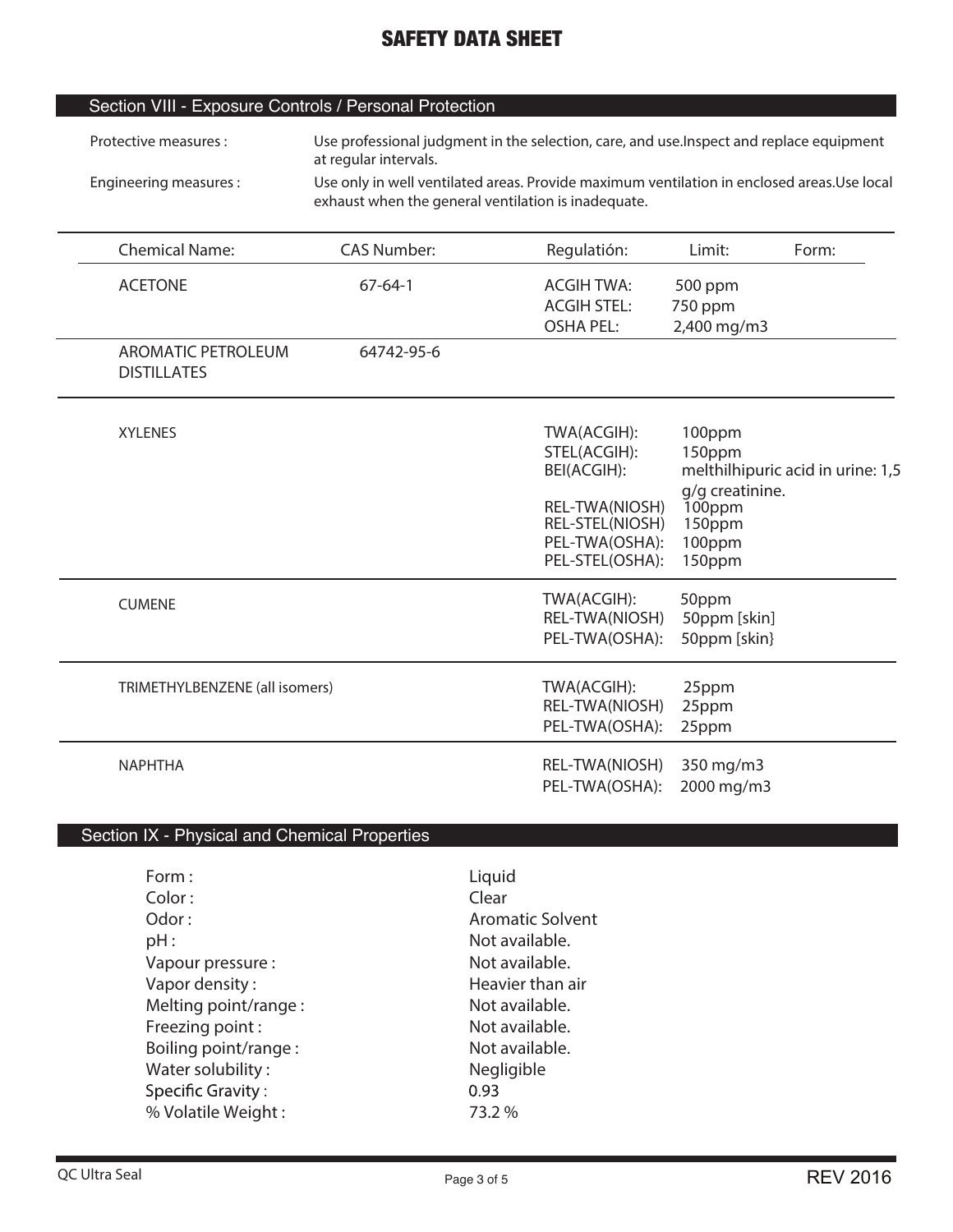| Section X - Reactivity / Estability                                                                                                                  |                 |                                                                                                  |                                                            |
|------------------------------------------------------------------------------------------------------------------------------------------------------|-----------------|--------------------------------------------------------------------------------------------------|------------------------------------------------------------|
| Substances to avoid:                                                                                                                                 |                 | Oxidizing agents. Strong acids. Strong bases.                                                    |                                                            |
| Stability:                                                                                                                                           |                 | Stable under normal conditions. Avoid welding arcs, flames or other high<br>temperature sources. |                                                            |
| Hazardous polymerization:                                                                                                                            | Will not occur. |                                                                                                  |                                                            |
| Section XI - Toxicological Information                                                                                                               |                 |                                                                                                  |                                                            |
| Acetone                                                                                                                                              |                 | $67 - 64 - 1$                                                                                    |                                                            |
| Rat:<br>LD50 - Route: Inhalation; Dose: 76 mg / L / 4H<br>LD50 - Route: Oral; Dose: 1800 mg / kg<br>Rabbit: LD50 - Route: Dermal; Dose: 20000mg / kg |                 |                                                                                                  |                                                            |
| Acute oral toxicity (LD-50 oral)                                                                                                                     |                 | 5.2 g/kg (Mouse) 5,800 mg/kg (Rat)                                                               | 9,800 mg/kg (Rat) 3,000 mg/kg (Mouse) 5,340 mg/kg (Rabbit) |
| Acute inhalation toxicity (LC-50)<br>Acute dermal toxicity (LD-50 dermal)                                                                            |                 | 50.1 mg/l for 8 h (Rat) 76 mg/l for 4 h (Rat)<br>20,000 mg/kg (Rabbit) 20 mg/kg (Rabbit)         |                                                            |
| Aromatic Petroleum Distillates                                                                                                                       |                 | $(64742 - 95 - 6)$                                                                               |                                                            |
| Acute toxicity                                                                                                                                       |                 | Not classified                                                                                   |                                                            |
| Solvent naphtha (petroleum), light aromatic                                                                                                          |                 |                                                                                                  |                                                            |
| LD50 oral rat<br>LD50 dermal rabbit                                                                                                                  |                 | >14000 mg / kg (Sprague-Dawley)<br>>2000 mg / kg                                                 |                                                            |
| LC50 inhalation rat (mg/l) - 4h                                                                                                                      |                 |                                                                                                  |                                                            |
| Section XII - Ecological Information                                                                                                                 |                 |                                                                                                  |                                                            |
| Acetone                                                                                                                                              |                 | $67 - 64 - 1$                                                                                    |                                                            |
| Test & Species                                                                                                                                       |                 |                                                                                                  | Conditions                                                 |
| 96 Hr LC50 rainbow trout                                                                                                                             |                 | 5540 mg/L                                                                                        | static                                                     |
| 96 Hr LC50 fathead minnow                                                                                                                            |                 | 6210 mg/L                                                                                        | flow-through                                               |
| 96 Hr LC50 bluegill                                                                                                                                  |                 | 8300 mg/L                                                                                        | static                                                     |
| 48 Hr LC50 water flea                                                                                                                                |                 | 0.0039 mg/L                                                                                      |                                                            |
| 48 Hr EC50 water flea                                                                                                                                |                 | 12700 mg/L                                                                                       | <b>Static</b>                                              |
| <b>AROMATIC PETROLEUM DISTILLATES</b>                                                                                                                |                 | $(64742 - 95 - 6)$                                                                               |                                                            |
| Solvent naphtha (petroleum), light aromatic                                                                                                          |                 |                                                                                                  |                                                            |
| LD50 fishes                                                                                                                                          |                 | 9.2 mg / L (Oncorhynchus mykiss, 96h)                                                            |                                                            |
| LD50 Daphnia                                                                                                                                         |                 | 1.6 % Soluble fraction (D. magna)                                                                |                                                            |
|                                                                                                                                                      |                 |                                                                                                  |                                                            |

 $\overline{\phantom{a}}$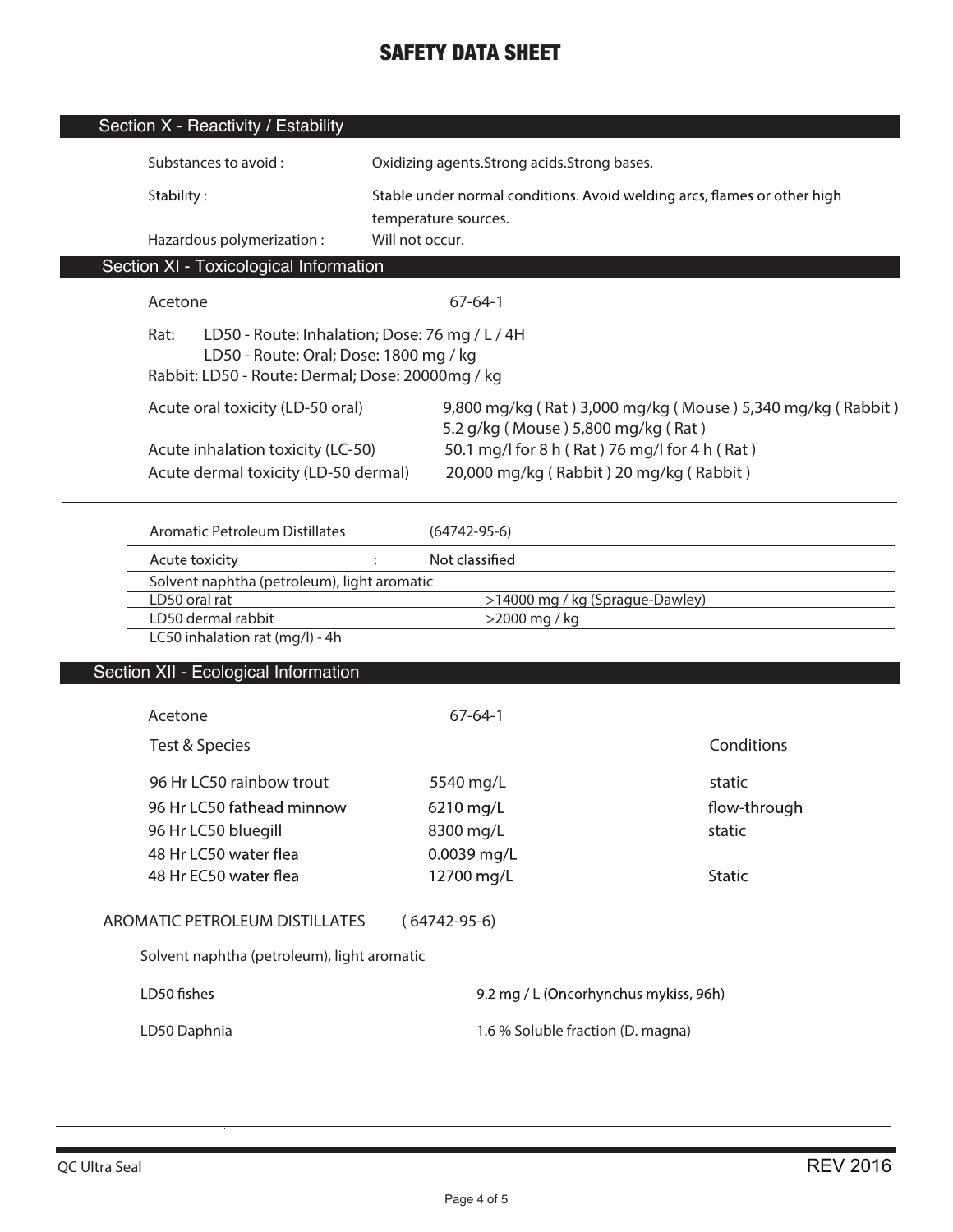## Section XIII - Disposal Considerations

**RCRA Class : D001: Reportable Quantity = 100 lbs. (Characteristic of ignitability)** This classification applies only to the material as it was originally produced. **Disposal Method : Subject to hazardous waste treatment, storage, and disposal requirements under RCRA. Recycle or incinerate waste at EPA approved facility or dispose of in compliance with federal, state and local regulations.**

### Section XIV - Transportation / Shipping Data

CFR / DOT: Not Regulated<br>TDG: Not Regulated Not Regulated IMDG: UN1866, RESIN SOLUTION, 3, PG III The above shipping description may not be accurate for all container sizes and all modes of transportation. Please refer to Bill of Lading.

## Section XV - Regulatory Information

### **North American Inventories:**

All components are listed or exempt from the TSCA inventory. This product or its components are listed on, or exempt from the Canadian Domestic Substances List.

### **U.S. State Regulations:**

SARA 311/312 Hazards : Acute Health Hazard Fire Hazard

OSHA Hazardous Components : <br>
Acetone CAS: 67-64-1

Components under California Proposition 65:

WARNING! Contains chemicals known to the State of California to cause cancer, birth defects and/or other reproductive harm

|              | Section XVI - Other Information                                        |                                                                                  |
|--------------|------------------------------------------------------------------------|----------------------------------------------------------------------------------|
| HMIS Rating: | <b>HEALT</b><br><b>FLAMMABILITY</b><br><b>REACTIVITY</b><br><b>PPE</b> | $0 =$ Minimum<br>$1 =$ Slight<br>$2 =$ Moderate<br>$3 =$ Serious<br>$4 =$ Severe |

Further information:

For Industrial Use Only. Keep out of Reach of Children. The hazard information herein is offered solely for the consideration of the user, subject to their own investigation of compliance with applicable regulations, including the safe use of the product under every foreseeable condition. Prepared by: Rich Mikol Legend ACGIH - American Conference of Governmental Hygienists PEL - Permissible Exposure Limit CERCLA - Comprehensive Environmental Response, Compensation, and Liability Act RCRA - Resource Conservation and Recovery Act DOT - Department of Transportation RTK - Right To Know DSL - Domestic Substance List SARA - Superfund Amendments and Reauthorization Act EPA - Environmental Protection Agency STEL - Short Term Exposure Limit HMIS - Hazardous Materials Information System TLV - Threshold Limit Value IARC - International Agency for Research on Cancer TSCA - Toxic Substances Control Act MSHA - Mine Safety Health Administration TWA - Time Weighted Average NDSL - Non-Domestic Substance List V - Volume NIOSH - National Institute for Occupational Safety and Health VOC - Volatile Organic Compound NTP - National Toxicology Program WHMIS - Workplace Hazardous Materials Information System